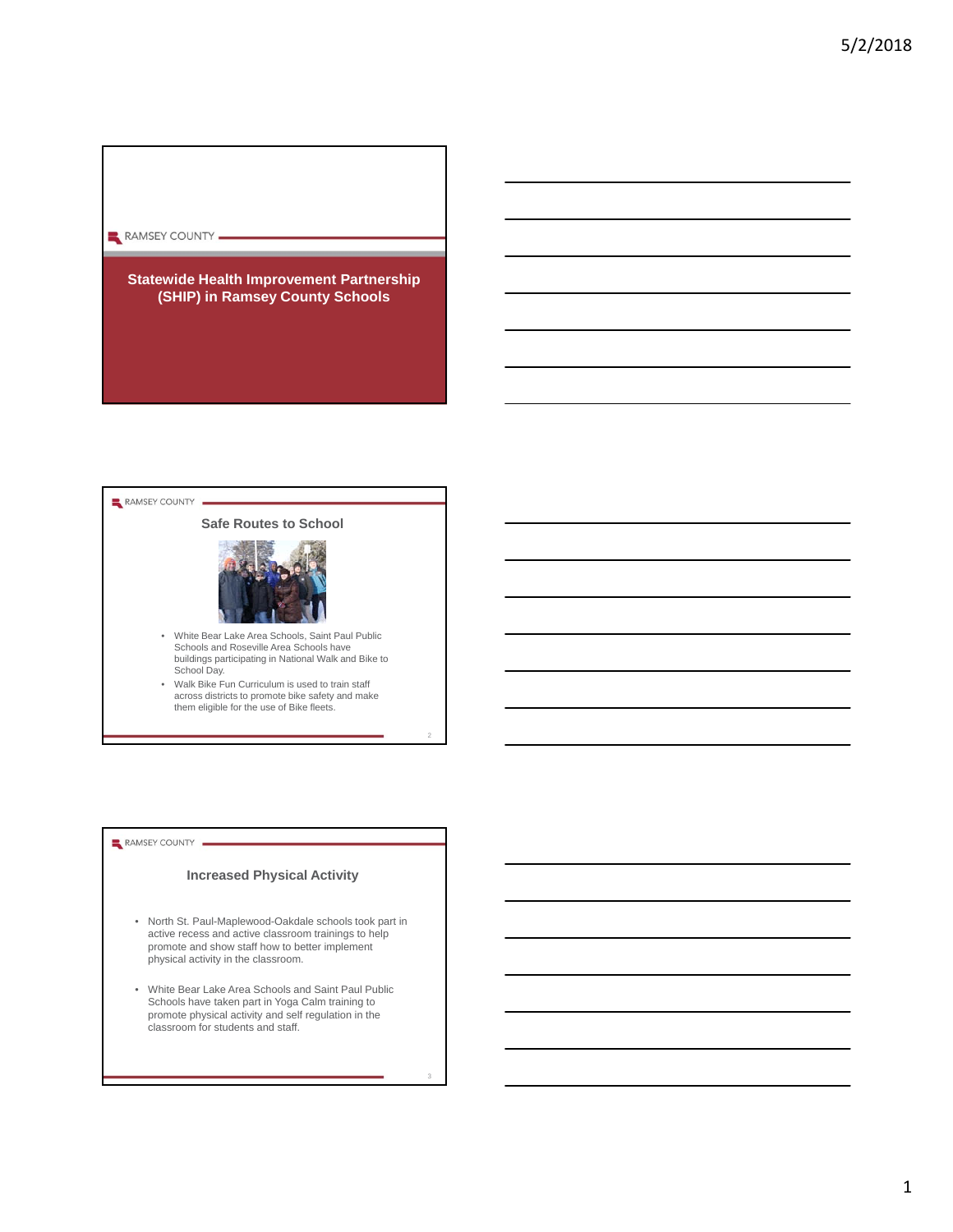#### RAMSEY COUNTY

# **Increased Physical Activity**



#### • Roseville ABE students participating in Yoga

Mounds View Public Schools is in the process of revamping their physical education curriculum to allow for more physical activity during and after school for secondary students.

4

5

6

#### RAMSEY COUNTY

# **Healthy Eating**

- White Bear Lake Area Schools, Roseville Area Schools, Saint Paul Public Schools and North St. Paul-Maplewood-Oakdale have taken part in Smarter Lunchroom activities.
- Highland Park HS is taking part in taste testing with the help of U of M extension to help find better vending options.

### RAMSEY COUNTY

# **Healthy Eating**

- Roseville Area Schools do Minnesota Local once a month to highlight locally grown foods.
- North St. Paul-Maplewood-Oakdale piloted a program that serves healthy lunch boxes at the end of school for athletes and those who participate in activities.